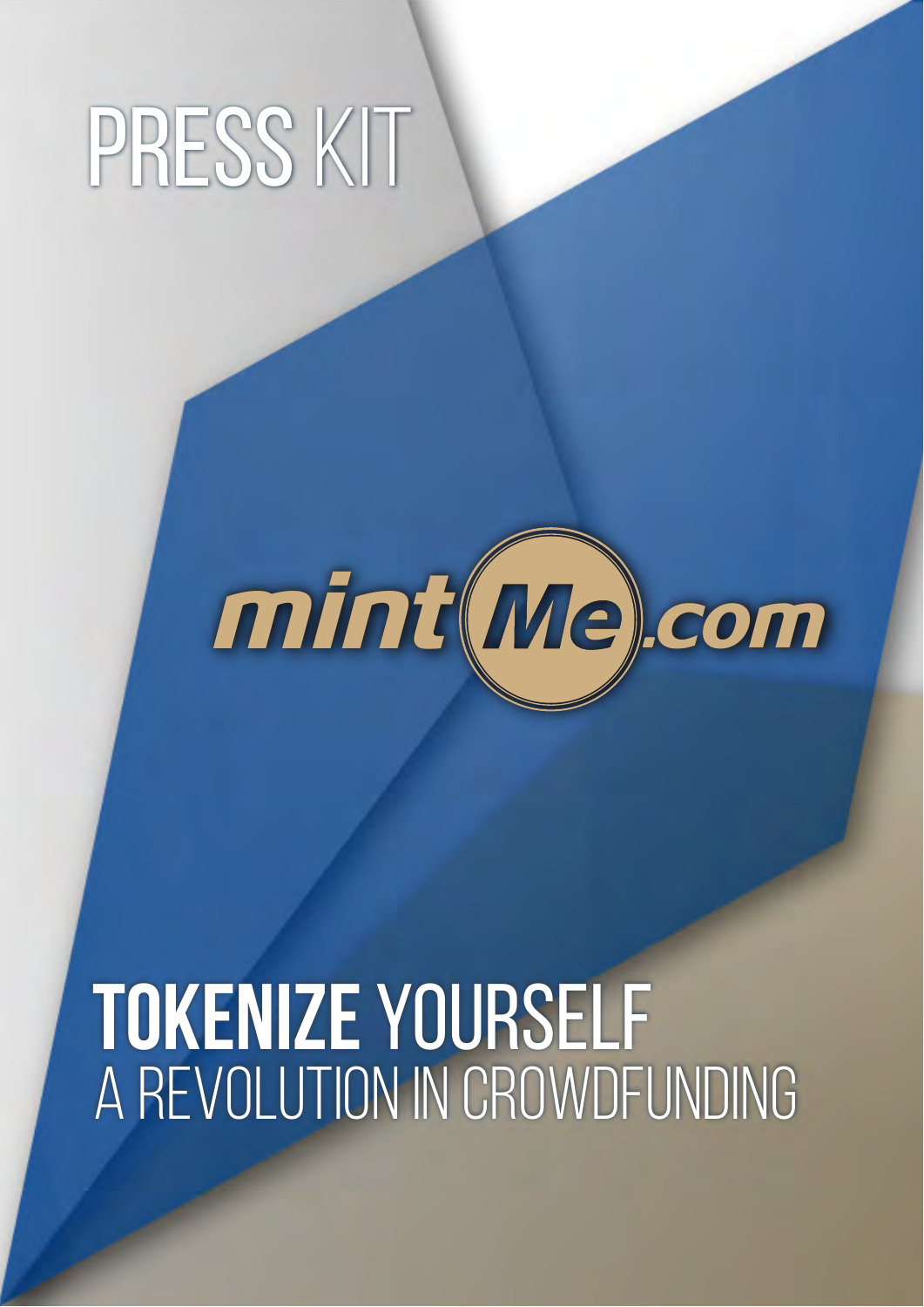

Web monetization and crowdfunding are becoming more popular every year. Global communication manifested in blogs, information portals, online services, and digital media marketing. All of these influencing the methods in which startups, artists and creators of all kinds share their ideas and earn remuneration and support. The world has become a huge community of mutual support in which every person has access to many possibilities around the world, as to raise money for their projects or offer support to other projects in just a few clicks. But as any modern systems or methods, monetization through the web is being further developed and improved; and thanks to promising technologies like Blockchain, these significant changes can become a reality now more than ever.

#### **WHY IS MINTME A REVOLUTIONARY PROJECT?**

*mintMe* is proof of innovation because it introduces people to a new definition of what it means to crowdfund a project by allowing both sides to earn. *mintMe* allows any company or person to tokenize their projects and promote it to an extensive set of possible supporters and buyers to gain funds like in any crowdfunding campaign but at the same time, the newly created tokens at *mintMe* are part of a trading chart where investors of all kinds can also keep the possibilities of earning from it either by offering the tokens for a higher price or holding them, meaning that *mintMe* brings a revolutionary approach to the crowdfunding world, changing the way people help each other.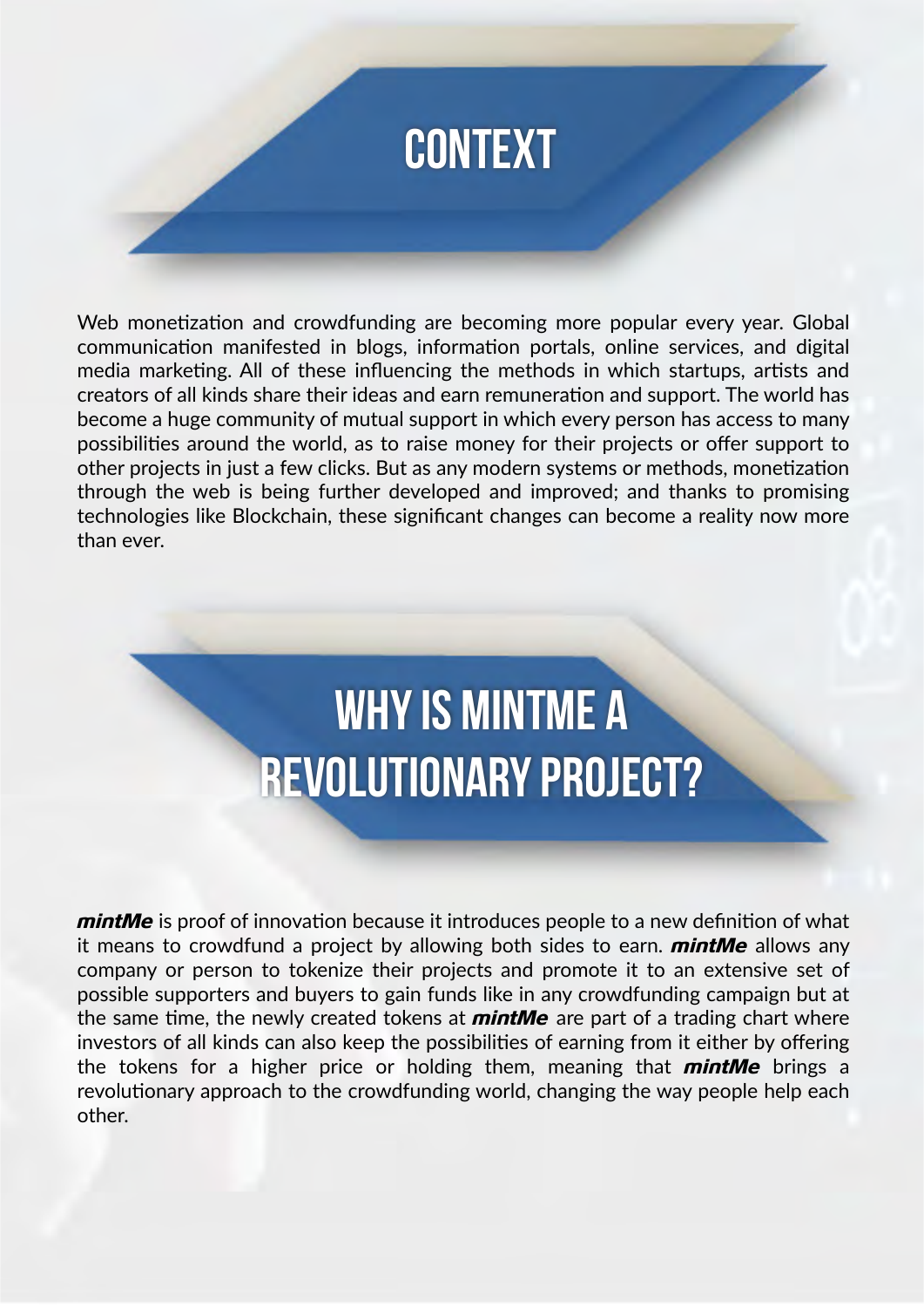#### **FEATURES AND BENEFITS OF MINTME**

*mintMe* is a platform for Distributed Ledger Technology (DLT) token generation and exchange; a digital marketplace where traders, creators, and any users can hold, buy and sell cryptocurrencies using digital assets supported by us. Based on the *mintMe Coin* **Blockchain**, it's gathering all of the innovative features of this modern technology including security, speed, and trust, overcoming issues that other crowdfunding platforms present.

Here, listed some of the best features of *mintMe*:



Both sides can earn: Anyone can be a token creator, a token trader or both.

| Me |
|----|
|    |

Social interaction: *mintMe* works as a social platform where cryptocurrency traders can interact with token creators and other traders allowing people to establish direct contact within the platform.



Easy withdrawal: In comparison to other crowdfunding platforms in *mintMe* you don't need to meet any certain amount to validate your campaign and withdraw your funds.



Smart contracts: They ensure the execution of all transactions. Smart contracts are executed automatically, once the conditions are met, exactly as programmed without any possibility of censorship, downtime, fraud or third-party interference.



User-friendly: Any user can create a token in just a few clicks, start a campaign and trade right after registration.

Security and speed: *mintMe* is also a crypto exchange platform that counts with two-factor authentication and email verification. Thanks to Blockchain technology every transaction is verified and time-stamped and it's done in just a few minutes without possibilities of annulment or revokes.



Create a token for free: Create and personalize your token baking it up with your original content, all of these with no charges.



Support: Regular email support is available in more than 5 languages: English, Spanish, Polish, Arabic, French, Russian and others.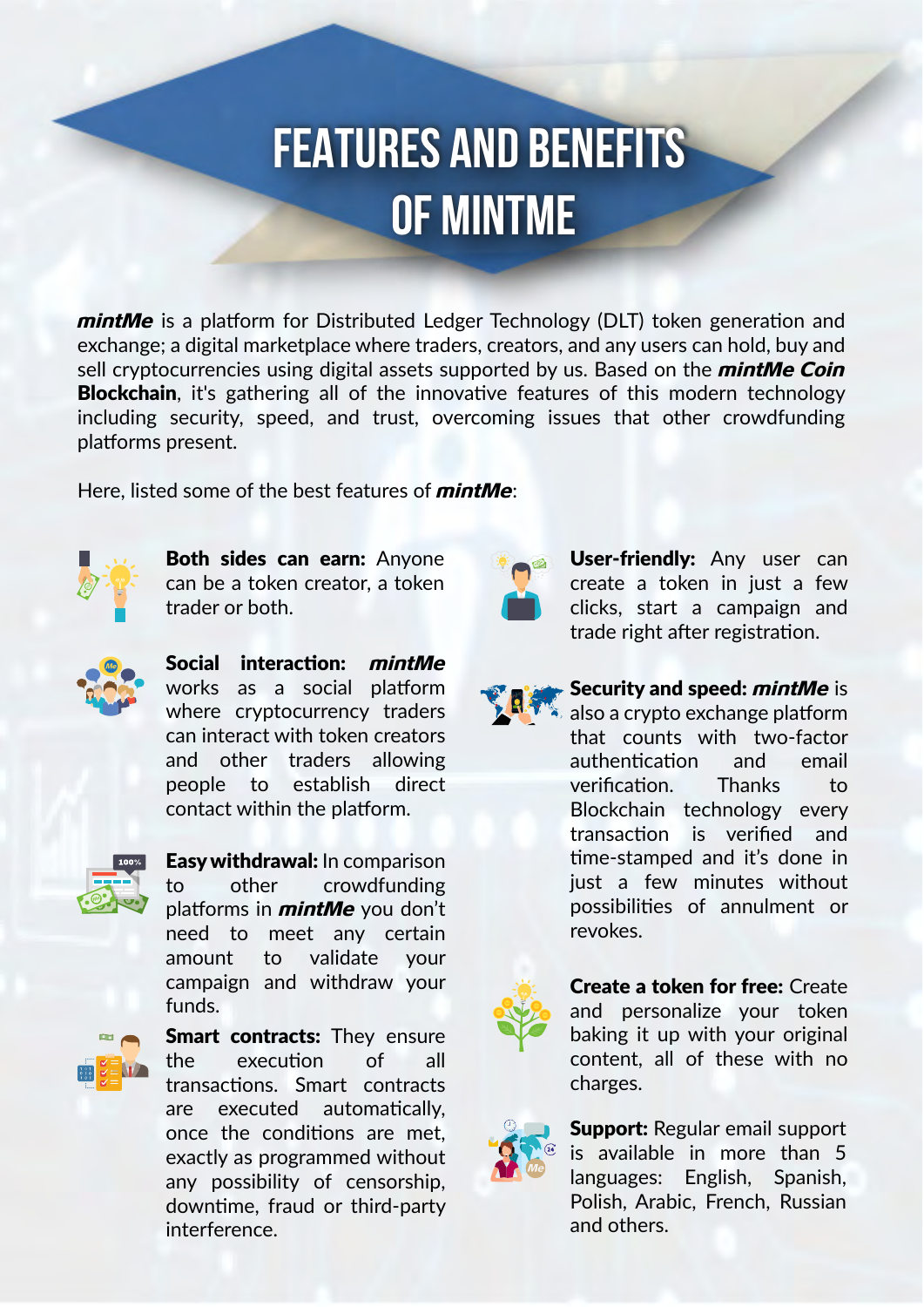#### **HOW DOES IT WORK?**

At *mintMe,* there are two approaches: token creator and token trader, and you can choose to be either one of them or both.



**1) You can be a token creator:** Anyone can create a token that represents him/herself or any personal or corporate projects, personalizing it and setting the price of it. Backing up those tokens, and strengthen their value with content, special services or original creations: a song, a video, a design, written content or print t-shirt. Anything that could incentivize people to buy their token, and be exchanged in return for the people's support.



**2) You can be a token trader:** Every investor/supporter will be able to read each token creator's profile and buy it if he so desires, supporting the campaign. Since every token created will be part of a trading chart, after the purchase, the token buyer will be able to offer those tokens for a higher price or hold them to see if the fluctuation works out in his favor, just like a trading chart is supposed to operate.

*mintMe* is also a crypto exchange platform: Cryptocurrency traders can interact directly and make transactions in a fast and secure way, which makes *mintMe* the best environment for business growth, partnership, market, and mutual support.